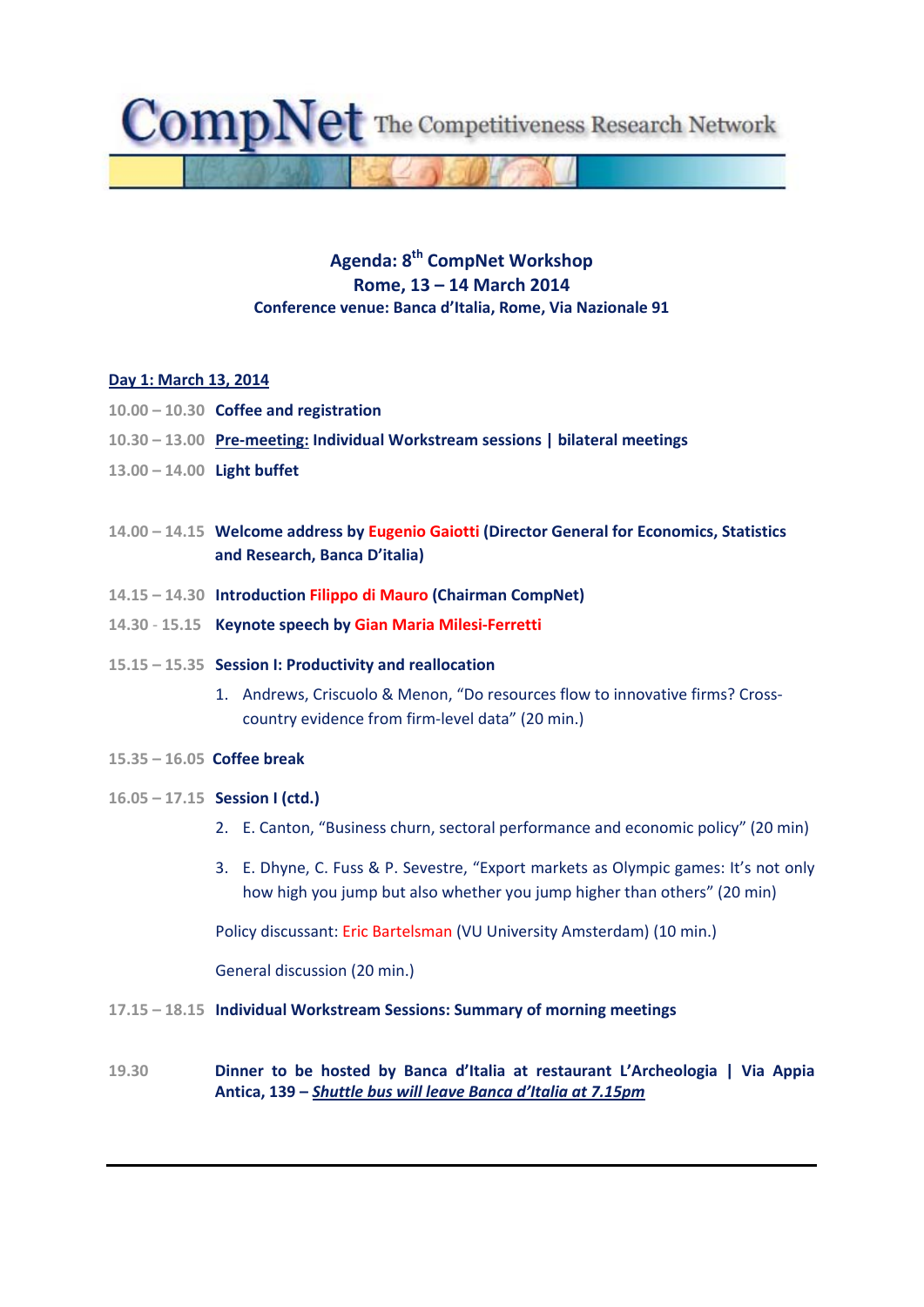$\text{CompNet}$  The Competitiveness Research Network

#### **Day 2: March, 14 2014**

- **08.30** ‐ **09.00 Coffee**
- **09.00** ‐ **09.45 Keynote speech by Richard Baldwin**
- **09.45 – 11.15 Session II: GVC and FDI**
	- 1. M. Timmer & de Vries, "Revealed comparative advantage at the task level A GCV perspective (20 min)
	- 2. R. Cappariello & A. Felettigh, "How does foreign demand activate domestic value added? A dashboard for the Italian economy" (20 min.)
	- 3. V. Vicard, "Transfer pricing of multinational companies and aggregate trade" (20 min.)

Policy Discussion: Carlo Altomonte (Bocconi University) (10 min.)

General discussion (20 min.)

- **11.15 – 11.30 Coffee break**
- **11.30 – 13.00 Individual Workstream sessions**
- **13.00 – 14.20 Lunch**
- **14.20 – 15.30 Session III: External performance determinants: a cross‐dimensional approach**
	- 1. C. Giordano & F. Zollino, "Measuring price competition and the impact on external performance of the largest economies in the euro area" (20 min)
	- 2. M. Bugamelli & G. Barba Navaretti & E. Forlani & G. Ottaviano, "Firms and aggregate trade performance" (20 min.)

Policy discussant: Fabiano Schivardi (Luiss) (10 min.)

General discussion (20 min.)

- **15.30 – 16.00 Coffee break**
- **16.00 – 16.30 Conclusions**